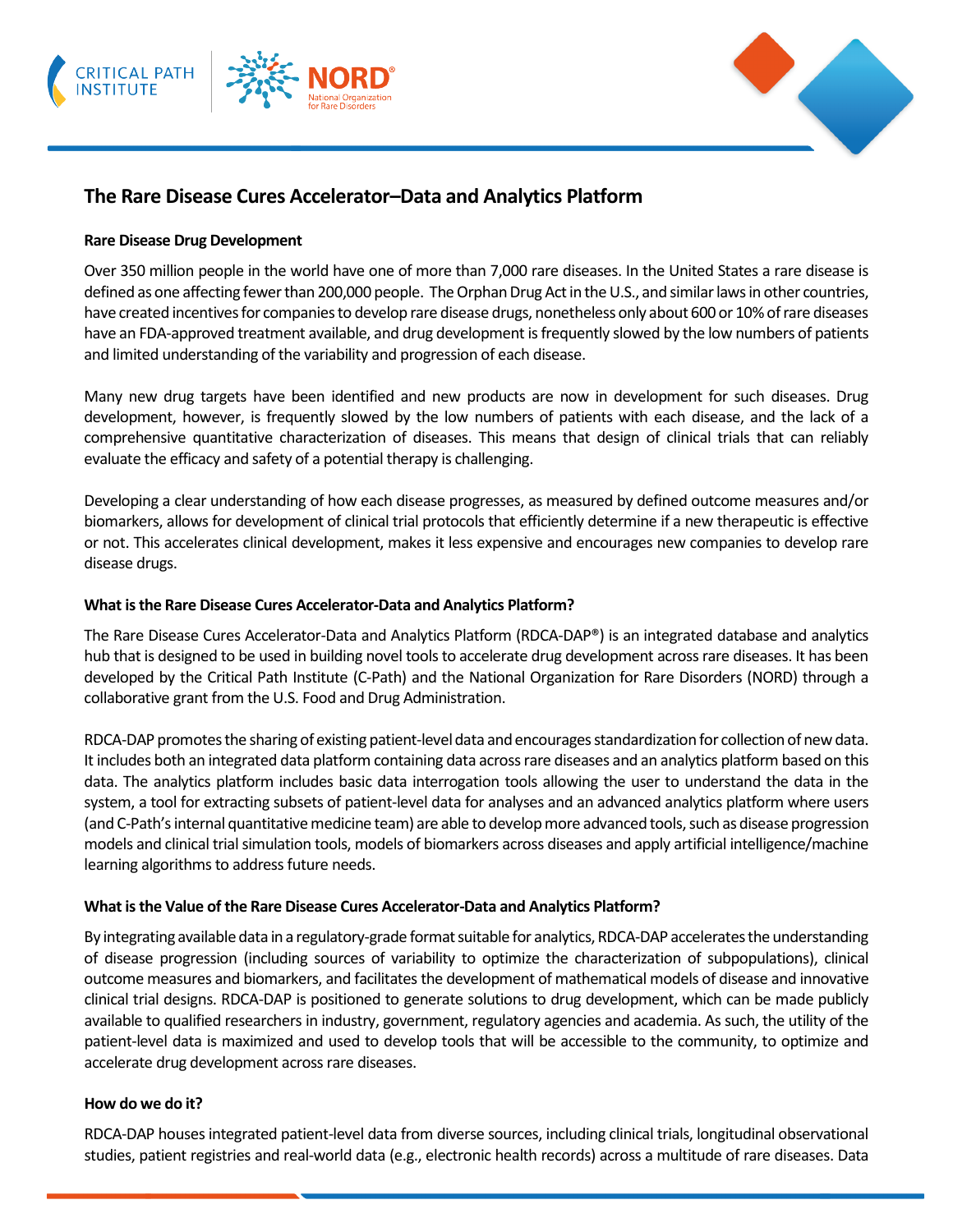are, and will continue to be, contributed from different organizations and companies around the world and may include genomic data, imaging data and information about other novel biomarkers and outcome measures as well as clinical data. C-Path has extensive experience in building such integrated databases in many diseases, including existing rare disease databases (in Duchenne muscular dystrophy, Huntington's disease, Friedreich's ataxia and polycystic kidney disease).

C-Path has partnered with NORD to leverage its extensive expertise to identify potential data contributors and establish contacts with contributing organizations. Data contribution and use agreements will be negotiated to allow patient-level data transfers to the platform. C-Path will then standardize and integrate the data with other contributed data to make the data available at the appropriate user level (from regulatory agencies to qualified researchers), to the degree agreed to by the data contributors.

### **Collaboration**

RDCA-DAP does not compete with ongoing efforts that are actively collecting (or plan to prospectively collect) patientlevel data in rare diseases. RDCA-DAP contributes to the added value of such efforts, by providing a standardized platform for the integration of those patient-level data, with accessibility levels determined by each data contributor, as per C-Path's legal contract for Data Contribution Agreements. Additionally, RDCA-DAP will not compete with, or hamper the ability of ongoing efforts to provide access to patient-level data in rare diseases. RDCA-DAP contributes to the added value of such efforts, by partnering with the custodians of such datasets and provide regulatory-grade remapped versions of datasets back to ongoing platforms that make such data available in a non-monetized fashion.

## **Data Sharing Process with RDCA-DAP**

RDCA-DAP integrates existing data sets to build a larger cross-disease database to provide new insights into disease progression and aid in the development of tools to help design efficient and effective clinical trials. RDCA-DAP promotes the sharing of existing patient-level data, makes such data available and provides an analytics platform to help interpret the data.

RDCA-DAP shares data with the original data custodian\* who collected the data via the process below:

- 1. A dataset is identified (either through the data custodian approaching RDCA-DAP or external outreach by RDCA-DAP to the data custodian)
- 2. Discussion between the data custodian and RDCA-DAP to determine:
	- a. What the data set contains (i.e., what data elements or type of data elements)
	- b. Type of data included (registry/clinical trial, etc.) and whether the consent forms signed by the patients allows the data to be shared
	- c. Whether the data was collected as a part of an ethical study (i.e., was the protocol reviewed by appropriate ethics panels)
	- d. Whether the data can be appropriately de-identified\*\*
	- e. Where the data resides (different countries have different laws around data transfer)
	- f. How widely the data custodian would like the data to be shared, and when it may be shared (all researchers, pre-selected groups of researchers or no sharing of patient level data, just tools developed from the data)
- 3. RDCA-DAP determines that the data will be of value to the research/drug development community and the custodian is willing to share.
- 4. RDCA-DAP sends a "Data Sharing Agreement" to the data custodian, an agreement signed by C-Path and the data custodian that:
	- a. Affirms the custodian has the right to share the data
	- b. Affirms the data can legally be shared (consent, ethics, de-identification)

\*Data Custodian: the entity that has collected the data and controls the use of the dataset. The patient owns their data and has given the custodian the right to use and share the data.

\*\*De-identified: patient's identity cannot be determined from the data. There are specific rules about what fields must be removed from a dataset for it to be considered deidentified.